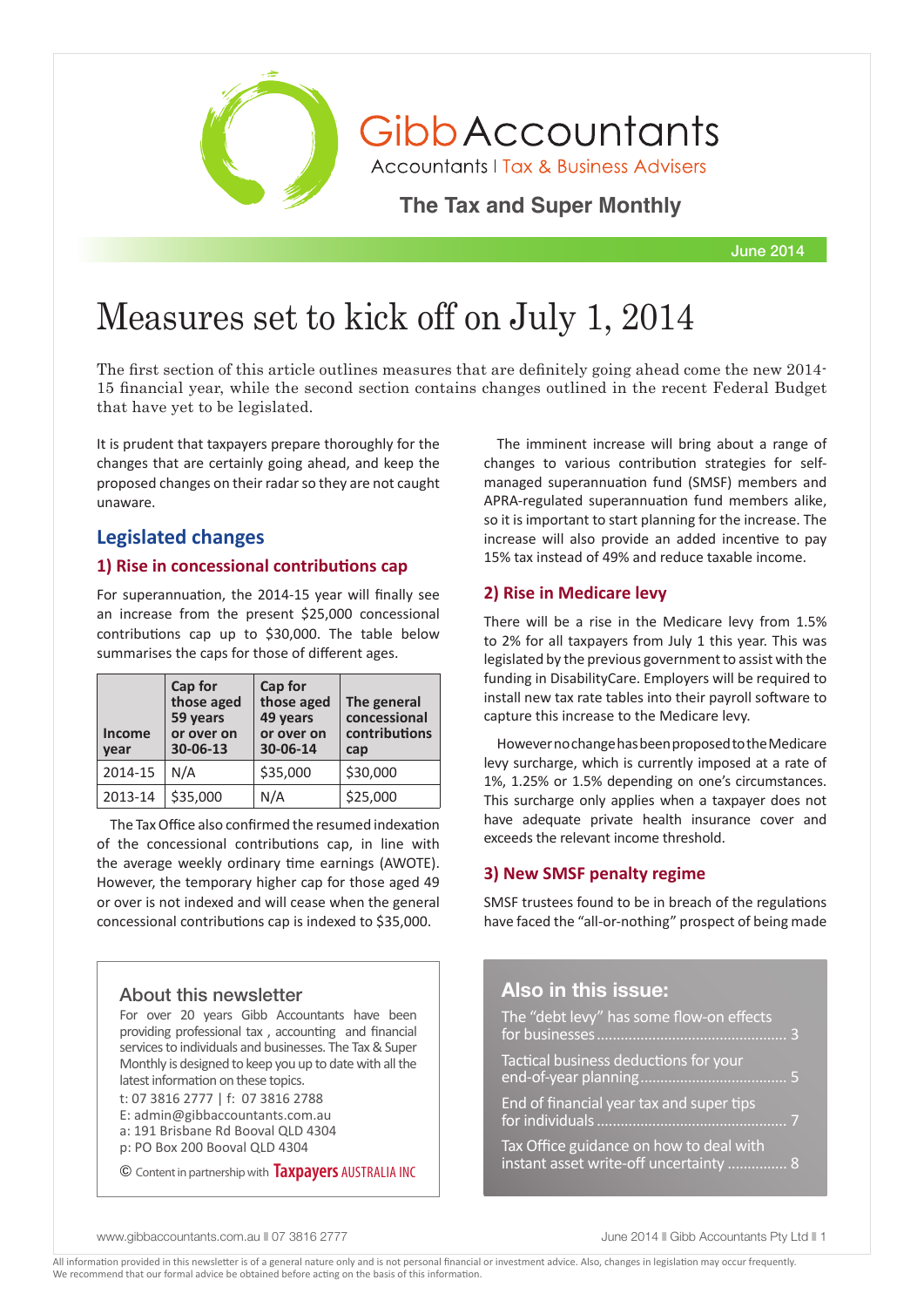#### Information Newsletter

non-compliant. But from July 1, the Tax Office will have the power to issue administrative penalties on a sliding scale, depending on the severity of the breach. Being deemed non-compliant is still possible, but the Tax Office will also be able to issue a "rectification" direction, can demand that the trustee undertakes an approved educational course within a specified time, or can issue monetary penalties of up to \$10,200 for each breach the trustee is found to have committed.

#### **4) Rise in superannuation guarantee**

There will be a 0.25% rise in the superannuation guarantee to 9.5% from July 1, helping taxpayers further build their retirement savings. Employers are required to increase their superannuation contributions on behalf of employees to 9.5% of ordinary time earnings from July 1. The rate will remain until June 30, 2018 after which the superannuation guarantee percentage will increase by 0.5% each year until it reaches 12% from 2022-23.

## **Budget proposals**

The measures below were contained in the Federal Budget 2014-15 and are subject to successful passage through the Parliament.

#### **1) Reduction to the R&D Tax Incentive rates**

In line with the cut to the company tax rate by 1.5% to 28.5% from July 1, 2015, the government will reduce the benefit of the R&D tax offset by also reducing the rates of the refundable and non-refundable R&D offsets by 1.5% from July 1, 2014. This means that:

- the refundable R&D tax offset will reduce from 45% to 43.5% (for eligible companies with turnover less than \$20 million), and
- the non-refundable R&D tax offset will reduce from 40% to 38.5% (for eligible companies with turnover of greater than \$20 million).

Importantly, the reduction in the R&D tax offset rates will occur one year ahead of the corresponding fall in the corporate tax rate.

### **2) Temporary budget repair levy**

From July 1 this year, anyone with taxable income above \$180,000 will pay an additional 2% a year in tax on the part that exceeds \$180,000 for the next three years – taking their marginal tax rate to 49%, which includes the new Medicare levy. For someone earning \$300,000 a year, it will mean \$2,400 a year extra in tax. Strategies to avoid this proposed debt levy may include deferring tax deductible expenses to the next tax year or bringing forward income to the current tax year where possible. Consult this office to help you decide whether these strategies are suitable for you.

#### **3) Tax receipts for individuals**

The Tax Office will issue tax receipts to around 10 million individual taxpayers alongside their notice of assessment. The one-page personalised and itemised receipt will show, in dollar terms, how much of a person's tax bill was spent on each budget area. It will also show the level of gross government debt, on a perperson basis.

#### **4) Dependent spouse tax offset to go**

The government will abolish the Dependent Spouse Tax Offset (DSTO) for all taxpayers from July 1, on the back of the 2011-12 Mid-Year Economic and Fiscal Outlook measure which – from July 1, 2012 – limited access to the DSTO to those whose dependent spouses were born before July 1, 1952.

#### **5) Annual Seniors Supplement abolished**

A payment of \$876.20 a year for singles or \$660.40 each for a couple is currently paid to all recipients of the Commonwealth Seniors Health Card. Following its abolition however, seniors will need to review the amount they are drawing from their superannuation pension or investments to cover the shortfall.

#### **6) Mature age worker tax offset to go**

The Mature Age Worker Tax Offset (MAWTO), with a full offset of \$500 that was paid to people aged 56 and over who kept working, will be abolished. The government will redirect the savings from this to fund a \$10,000 two-year subsidy called Restart for employers who take on employees aged 50 and older who have been on income support for more than six months.

Eligible employers will receive \$3,000 if they hire a full-time mature age job seeker who was previously unemployed for a minimum of six months if they employ that person for at least six months. Once the job seeker has been working for the same employer for 12 months, the business will receive another payment

 $Continued \rightarrow$ 

DISCLAIMER: All information provided in this publication is of a general nature only and is not personal financial or investment advice. It does not take into account your particular objectives and circumstances. No person should act on the basis of this information without first obtaining and following the advice of a suitably qualified professional advisor. To the fullest extent permitted by law, no person involved in producing, distributing or providing the information in this publication (including Taxpayers Australia Incorporated, each of its directors, councillors, employees and contractors and the editors or authors of the information) will be liable in any way for any loss or damage suffered by any person through the use of or access to this information. The Copyright is owned exclusively by Taxpayers Australia Inc (ABN 96 075 950 284).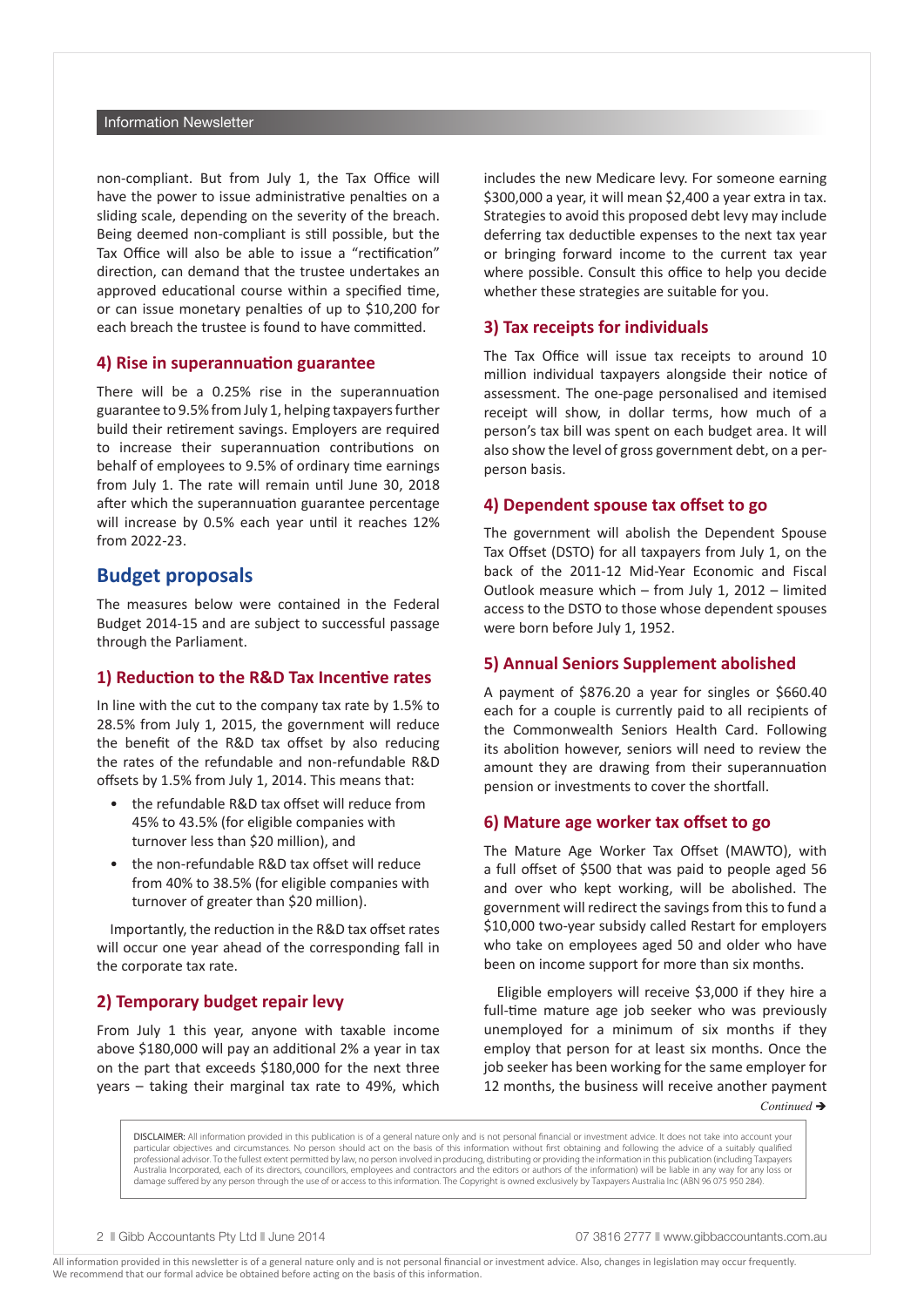## Measures to kick in on July 1, 2014 (cont)

of \$3,000, then another \$2,000 at 18 months and a final \$2,000 at two years. To be eligible, businesses will need to demonstrate the job they are offering is sustainable and ongoing, and that they are not displacing existing workers with subsidised job seekers.

#### **7) Freeze on Family Tax Benefit rates**

The government will maintain – in other words, freeze – the current Family Tax Benefit (FTB) payment rates for two years from July 1, 2014. Under this measure, indexation of the maximum and base rates of the FTB Part A, and the rate of the FTB Part B will be paused until July 1, 2016.

## **8) Freeze on eligibility thresholds for certain social welfare payments**

From July 1, eligibility thresholds for non-pension payments such as Family Tax Benefit, Child Care Benefit, Child Care Rebate, Newstart Allowance, Parenting Payments and Youth Allowance will remain unchanged for three years.

## **9) Parenting Payment Single to be indexed only by inflation**

From July 1, the government will index the Parenting Payment Single only by the consumer price index as opposed to the higher of the increases in inflation, Male Total Average Weekly Earnings or the Pensioner and Beneficiary Living Cost Index.

## **10) Cease indexation on Clean Energy Supplement**

The government will remove further indexation from payment of the Clean Energy Supplement, which is paid to recipients of all social welfare payments. This means the rate of payment will be the rate payable prior to July 1, 2014.

#### **11) Support loans for tradesmen**

From July 1, the government will support those learning a trade by providing concessional Trade Support Loans up to \$20,000 over a four-year apprenticeship. This will replace the current "Tools for your Trade" program.  $\blacksquare$ 

## The "debt tax" has flow-on effects for businesses



The announcement from the Federal Budget of a three year Temporary Budget Repair Levy on high income individuals (2% in excess of \$180,000 — see our Budget report for details) will result in the top marginal tax rate increasing from 47% to 49% (inclusive of the Medicare levy).

However there are a number of other taxes that are based on calculations that include the top personal tax rate, and so it is expected that these will also be increased for the same period that the debt levy is in place — from July 1, 2014 until June 30, 2017 (a different two year period applies for the increase in the FBT rate; see below).

Businesses which may be affected will need to plan accordingly in order to not be caught on the back foot — for example, the increase in the Medicare levy from the 2013-14 Federal Budget (from 1.5% to 2%) caught many off guard in that there were consequential effects to other tax rates that, then as now, relied on the top marginal tax rate as a basis for calculation.

There are some income tax rates that are automatically linked to the top marginal rate. For example, trust income to which no beneficiary is made "presently entitled" would be taxed at 49% for the relevant income years to which the debt levy applies.

Based on the explanatory memorandum to the relevant Budget bills, the taxes that follow the top marginal rate are summarised in the table that appears on the next page.

#### **FBT rate increase**

The debt levy will also affect the fringe benefits tax (FBT) rate, but over two years, not three. FBT will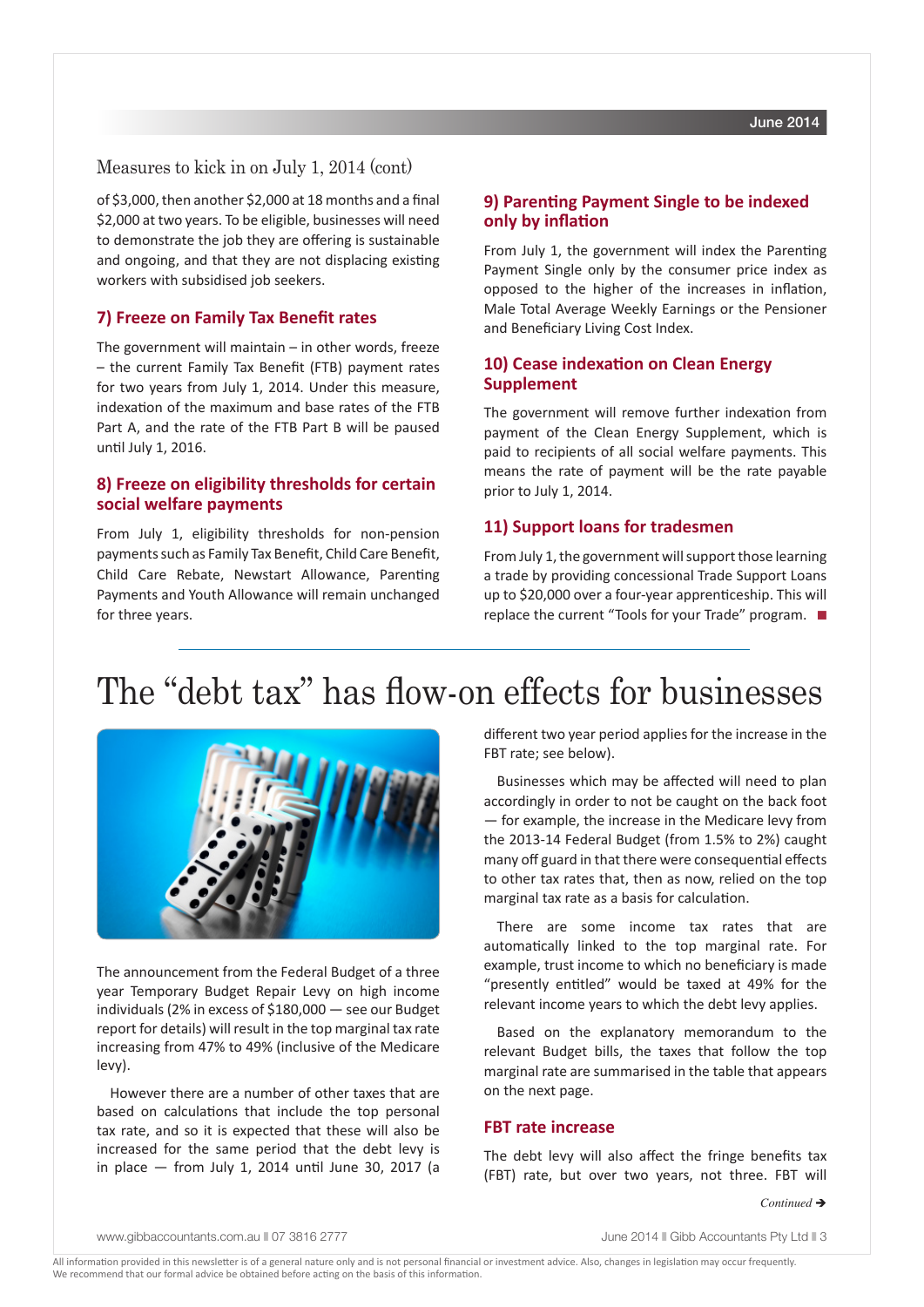## Debt tax flow-on effects (cont)

increase from 47% to 49% from April 1, 2015 until March 31, 2017 to align with the FBT income year. The government states that this is to prevent high income earners from utilising fringe benefits to avoid the levy (by way of salary sacrifice arrangements).

Both political parties are guilty of increasing the FBT rate over the last several years by boosting the top marginal tax rate.

First the former Labor government increased the top tax rate from 46.5% to 47% due to the 0.5% Medicare levy increase in the 2013-14 Federal Budget (to pay for the National Disability Insurance Scheme). Now the current government's debt levy adds another 2% to the top marginal rate.

Consequently, the gross-up rates for FBT calculations will also be affected, and this will ultimately change the grossed-up taxable value of benefits provided. Gross-up rates for 2013-14 will remain at 2.0802 for Type 1 benefits and 1.8868 for Type 2 benefits, but for 2015-16 and 2016-17, they will be 2.1463 and 1.9608 respectively. Note also that the change in Type 2 gross-up rate will also affect reportable fringe benefit amounts calculated.

As a general rule, reportable fringe benefits are required to be disclosed in an employee's PAYG payment summary where the taxable value of certain fringe benefits provided to the employee exceeds  $$2,000.$   $\blacksquare$ 

| <b>Tax rates affected</b>           | Changed from 47% to 49%                                                                                                                                                |  |  |  |  |
|-------------------------------------|------------------------------------------------------------------------------------------------------------------------------------------------------------------------|--|--|--|--|
| <b>Ordinary income tax</b><br>rates | Income tax                                                                                                                                                             |  |  |  |  |
|                                     | trustees liable to taxation under s99A of the Income Tax Assessment Act 1936<br>$\bullet$<br>(ITAA36) - applies to trust income that is not allocated to beneficiaries |  |  |  |  |
|                                     | trustees liable to taxation under subsection 98(4) ITAA36 - applies to foreign<br>resident individual beneficiaries, and                                               |  |  |  |  |
|                                     | the share of the net income of a partnership attributable to a partner not having<br>$\bullet$<br>control and disposal of that income                                  |  |  |  |  |
|                                     | Superannuation                                                                                                                                                         |  |  |  |  |
|                                     | non-complying superannuation funds<br>$\bullet$                                                                                                                        |  |  |  |  |
|                                     | the non-arm's length component of the taxable income of a complying<br>$\bullet$<br>superannuation fund                                                                |  |  |  |  |
|                                     | the non-arm's length component of the taxable income of an approved deposit<br>fund, and                                                                               |  |  |  |  |
|                                     | the non-TFN contributions income of a superannuation fund or retirement savings<br>$\bullet$<br>account provider                                                       |  |  |  |  |
| Other tax rates                     | Income tax                                                                                                                                                             |  |  |  |  |
|                                     | Family Trust Distribution Tax<br>$\bullet$                                                                                                                             |  |  |  |  |
|                                     | Fringe Benefits Tax (see above for details)<br>$\bullet$                                                                                                               |  |  |  |  |
|                                     | Income Tax (Bearer Debentures)                                                                                                                                         |  |  |  |  |
|                                     | First Home Saver Accounts Misuse Tax<br>$\bullet$                                                                                                                      |  |  |  |  |
|                                     | Tax File Number Withholding Tax - Employee Share Schemes<br>$\bullet$                                                                                                  |  |  |  |  |
|                                     | Trustee Beneficiary Non-disclosure Tax<br>$\bullet$                                                                                                                    |  |  |  |  |
|                                     | Untainting tax - Division 197 of the Income Tax Assessment Act 1997, and<br>$\bullet$                                                                                  |  |  |  |  |
|                                     | <b>Trust Recoupment Tax</b><br>$\bullet$                                                                                                                               |  |  |  |  |
|                                     | Superannuation                                                                                                                                                         |  |  |  |  |
|                                     | Superannuation (Departing Australia Superannuation Payments Tax), and<br>$\bullet$                                                                                     |  |  |  |  |
|                                     | Superannuation (Excess Non-concessional Contributions Tax)                                                                                                             |  |  |  |  |

4 **|| Gibb Accountants Pty Ltd || June 2014 07 3816 2777 || www.gibbaccountants.com.au**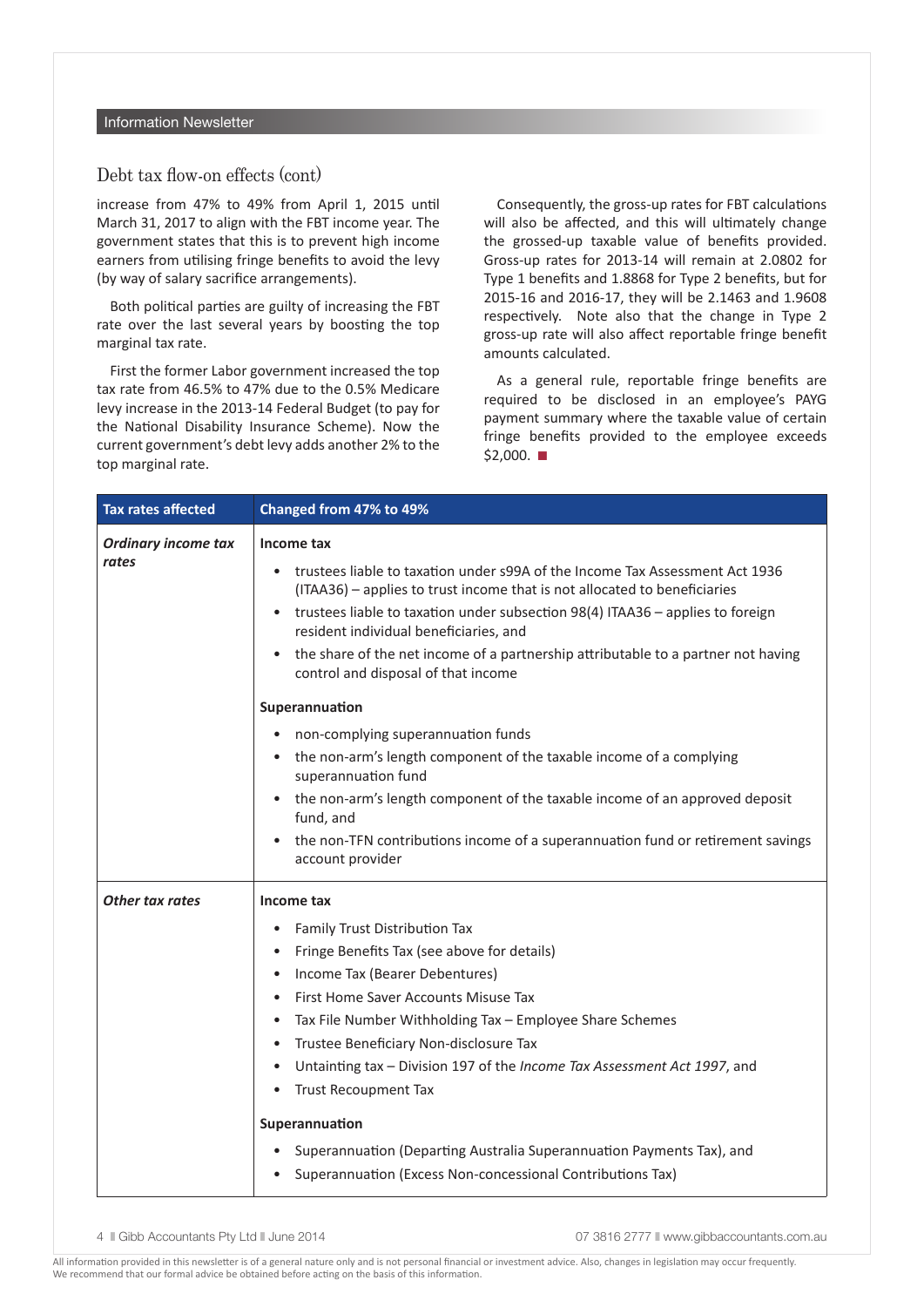# Tactical business deductions for your end-of-year tax planning

There are various legitimate ways to go about minimising your business's tax liability, with various straightforward tax deductions that most businesses can utilise. The general rule is that you can claim deductions for expenses your business incurs in its task of generating income. Many of these deductions are obvious – rent, materials, supplies and so on.



But for all the obvious possible deductions, there are also some very often overlooked and not so obvious tax deduction tactics that you may be able to take advantage of in the run-up to the end of this financial year. These may not suit every business, so check with this office to ensure they are applicable to your situation.

## **Interest on loans**

You can deduct interest charged on money your business borrows, including interest paid on business loans, overdrafts and other finance facilities. But there are some other aspects related to interest deductions that can easily be overlooked.

First, any interest that is accrued on a business loan but not physically paid by June 30, is potentially deductible in that year.

Secondly, it is a fact of life that many sole traders fund some business activities through their personal credit card or a personal loan. Because the interest costs are not being incurred under the business name, but in the name of the business owner, many operators have unfortunately assumed that a deduction cannot be claimed.

But remember — the tax of a sole trader's business activities is dealt with via the personal taxes of the business owner, so the interest on borrowings made for business purposes, even on the personal credit card, still qualify to be claimed as a deduction.

#### **A CGT tactic**

If your business is due to sell some assets that will realise a capital loss, try to crystallise these losses before June 30. Losses can be offset against, and therefore reduce, taxable capital gains that you may make on selling other assets. If however the sale will produce a capital gain, delay crystallising this gain until the 2014-15 income year so that you will have a full fiscal year to get in place options to offset that gain.

And if there are potentially capital gain producing assets on your register, this could help your decision about which capital losses to realise. It may even be worthwhile for you to sell an underperforming asset, and realise a loss, if this suits your CGT circumstances.

As a general rule, a "CGT event" or a disposal occurs at contract date  $-$  this could help in your planning if you sell an asset where settlement and/or payment takes place in 2014-15 but the contract is executed in 2013-14.

#### **You can profit from your losses**

Tax time is a good opportunity to do a stocktake to see if you can uncover any deductions from your trading stock – anything you produce, manufacture, purchase for manufacture or sell for your business.

If your stock level changes by more than \$5,000, you must take into account the change in value of your trading stock when you work out your taxable income for the year. If the value of the trading stock is higher at the end of the year than at the beginning, then the rise counts as part of your taxable income. But if your stock is worth less, you will qualify for a deduction.

There are three different methods of valuing stock: the price you bought it for; its current selling value; and its replacement value. You can choose which you use for which piece of stock, giving you the opportunity to maximise your deductions. Note that the value of trading stock does not include GST where you are entitled to a GST credit. In this calculation, you can write down the value of any damaged or obsolete stock (potentially to nil) that hasn't been sold.

www.gibbaccountants.com.au || 07 3816 2777 June 2014 || Gibb Accountants Pty Ltd || 5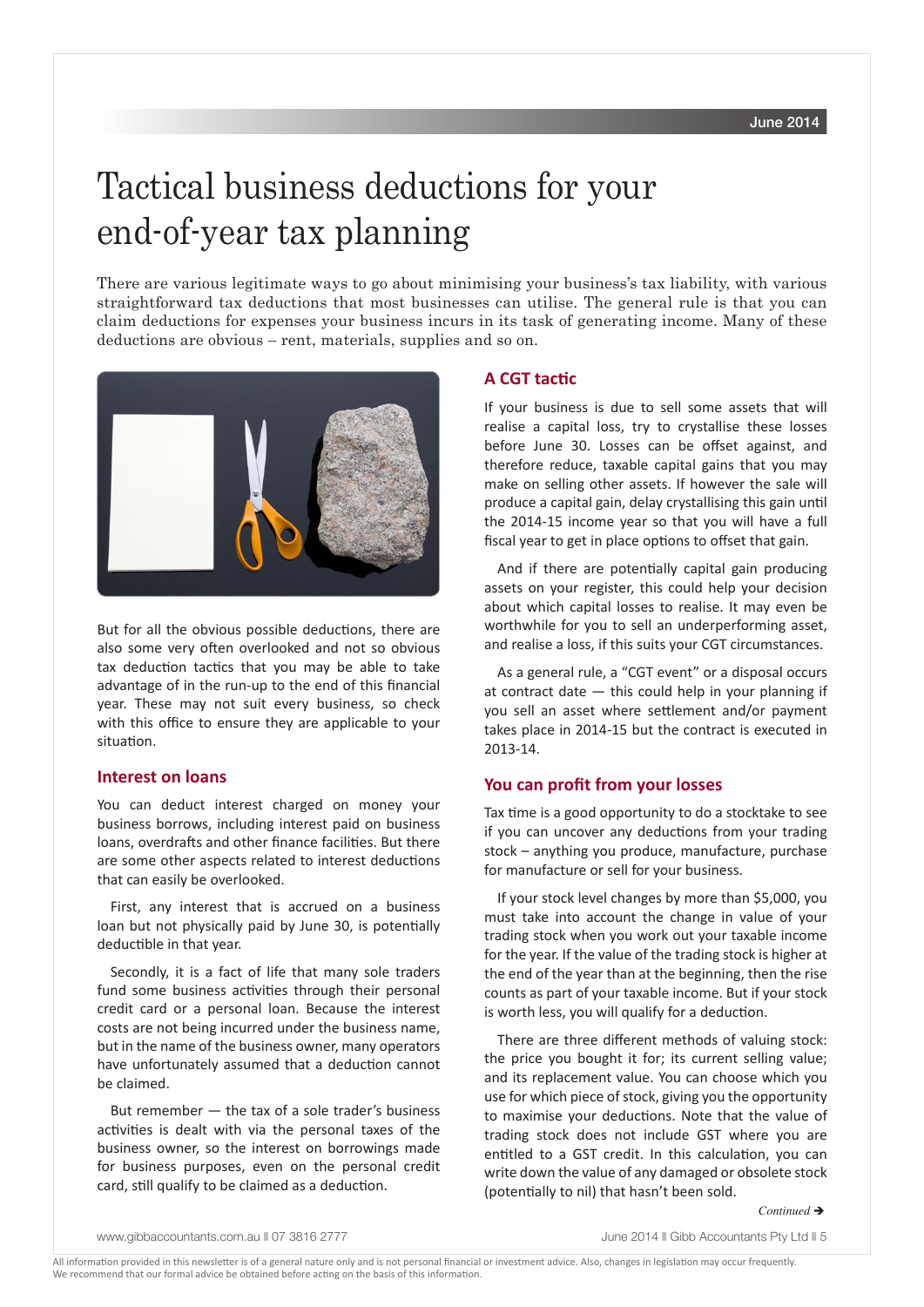#### Information Newsletter

Tactical business deductions for year-end planning (cont)

#### **The good news about bad debts**

It's a problematic fact of small business life that sometimes customers simply fail to pay for the goods or services you've sold them. But one (small) consolation is that you can claim a tax deduction for the bad debt. A bad debt is any owed amount that you have genuinely written off by year end. It might pay to go back through your outstanding invoices to find bad debts and write them off before the tax year on June 30. Contact this office for information on what constitutes a write-off for deduction purposes.

Also, if you calculate your GST on an accrual basis, don't forget to claim a refund for the GST you paid to the Tax Office when you issued the original invoice on your June business activity statement. If the debt is settled later, record this as assessable income on the BAS for the period it is paid.

#### **Commit to employee bonuses and director fee bonuses**

Many businesses are entitled to claim a tax deduction for an expense in the year in which the business has committed to the liability. If you have committed to pay employees end-of-year bonuses, the accrued expense can be claimed as a tax deduction even though it is physically paid next financial year (provided the employee is not an 'associate' of the business entity such as a shareholder of a company).

A company can also claim director bonuses in the year the expense is accrued in the same way. For a company to claim a deduction for a director or employee bonus without physically paying the money, the company must, before the end of the financial year, commit to and document the payment of a quantified amount (which could be a formula based on profits or revenue amounts yet to be finalised).

*Note: The next three tips come with something of a "conditional" clause in that their effectiveness very much depends on the relevant legislation remaining as it stands. The next two tips, for example, may be affected by the repeal of the mining tax (which is not 100% certain at this stage) which, if this eventuates, will change the depreciation rules affective January 1, 2014.*

## **Take advantage of the \$6,500 depreciation cap while you can**

Small businesses shouldn't forget to claim for depreciation – getting a deduction for the loss of value and wear and tear on the business's assets. Assets usually have to be depreciated over several years, but special rules for small businesses mean that you can get an immediate tax write off for any asset costing up to \$6,500 (assuming the status quo holds for this financial year). For example, if your business bought a business asset worth \$4,000 in the current tax year, the business could claim an immediate 100% tax deduction when you do your tax return.

That said, the legislative wrangles mentioned above would see this write-off limit drop to \$1,000, so if you're planning to buy any assets for your business, consider making the purchase before the end of this income year while you can still take advantage of the \$6,500 cap. Note that the Tax Office has announced that should businesses base their tax claims on the legislation as it stands (that is, the cap of \$6,500) but this is eventually changed with effect in 2013-14, it will not impose penalties or interest charges when 2013-14 returns are amended to account for the lower writeoff cap (see separate story on page 9). However if the rules stay the same, and you don't take advantage of the higher instant asset write-off, you may miss out on a valuable deduction and cash flow benefit (although of course you remain eligible to amend the return later, within the timeframes).

#### **Vehicle depreciation opportunity**

There are also (for now) generous depreciation concessions for a small business buying a motor vehicle. Small businesses can depreciate cars, trucks or vans and so on more quickly than other businesses. There is a 100% deduction allowed for the first \$5,000 cost of the vehicle and then the ability to depreciate the rest at 15% in the year of purchase. So, a \$14,000 car would attract a tax deduction of \$6,350 in the year of purchase. And if the vehicle cost less than \$6,500, the whole amount can be claimed as an immediate deduction under the instant asset write-off provisions outlined above.

But, as with the general depreciation rule, the government wants to remove these concessions; the initial deduction on a \$14,000 car would then drop to \$4,200. So if you're considering buying a business vehicle, think about doing it before the end of the tax year. And again, if the rules change but you've based your tax return on the status quo, the Tax Office has promised no penalties or interest charges.

### **The debt levy and re-thinking your end-ofyear strategy**

One final thought is in regard to the impending Temporary Budget Repair Levy, which is planned to take affect from July 1, 2014 (2% on adjusted annual

*Continued* è

<sup>6</sup> **Community** Gibb Accountants Pty Ltd **iii** June 2014 **07 3816 2777** N www.qibbaccountants.com.au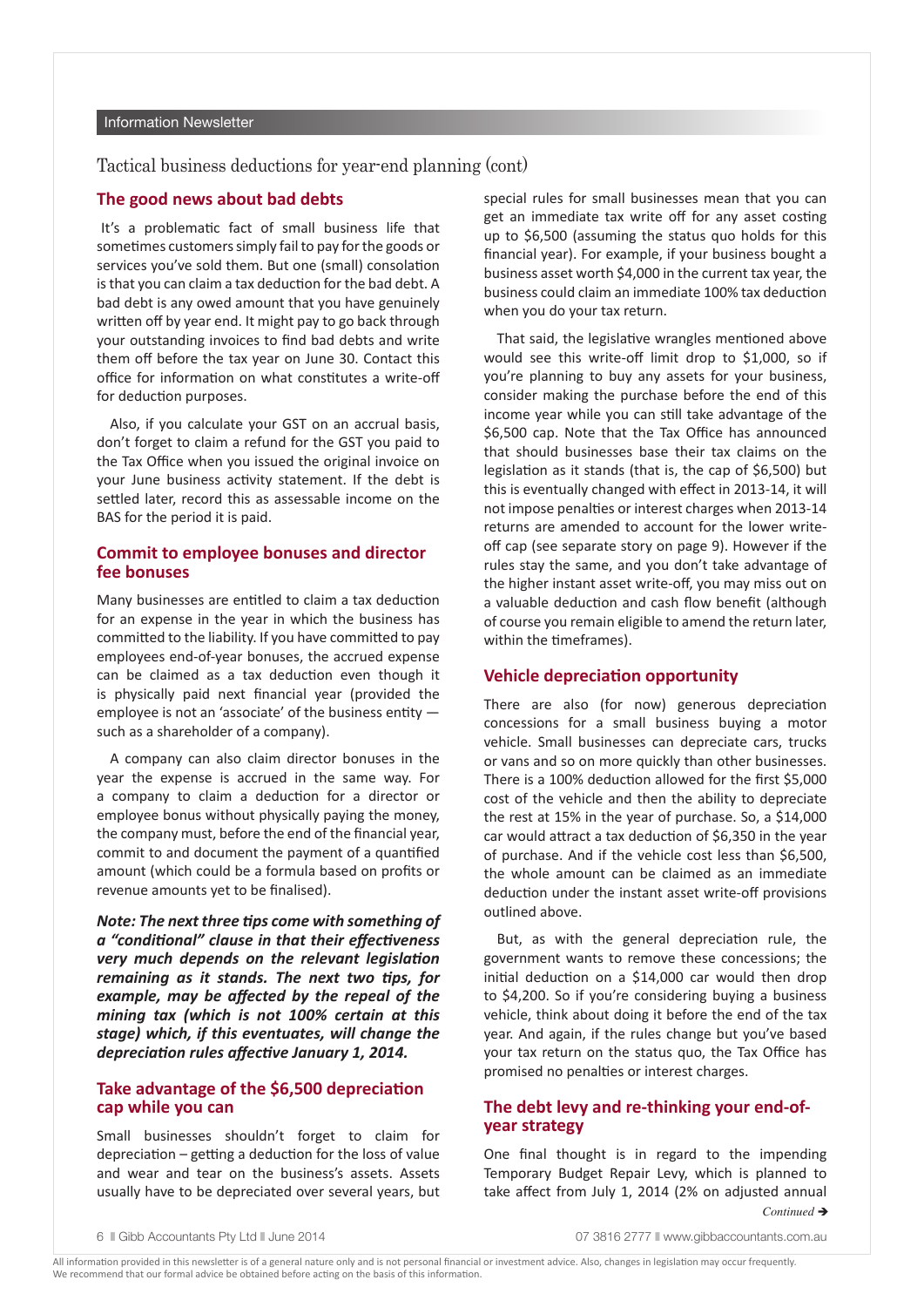## Tactical business deductions for year-end planning (cont)

taxable income of more than \$180,000). A generally accepted tactic is to maximise tax deductions in order to get the current tax year's liability down. But there could be a case, should this levy become law, for doing exactly the opposite  $-$  delaying deductions until the next financial year, when they could be worth more because of the resulting higher overall tax rates.

This will of course depend on your circumstances, and if you operate your business as a sole trader or in a partnership, or perhaps if you withdraw large dividends from a family trading company (and you therefore pay your taxes at individual rates). Consult this office for guidance, and also for any further information regarding the above tactical deductions.  $\blacksquare$ 

## End-of-financial year tax and super tips for individuals

With the 2013-14 financial year quickly drawing to a close, it would be the ideal time for individuals to undertake some tax and superannuation planning for the year.



The checklist below outlines some pertinent matters to consider and provides planning tips for the 2014-15 financial year.

The list is by no means exhaustive; consult this office for specific tax and commercial advice as the situation differs according to personal circumstances.

## **Taxation**

#### **Dividend income**

- Has all dividend income been included in the individual's assessable income upon receipt?
- Have dividends received been correctly grossedup to reflect any imputation credits attached?
- Has the "resident" individual taken into account all franking credit offsets?
- Is the "resident" individual entitled to a refund of any excess franking credits?

## **Bonus income**

Can payment of bonus income be deferred until the following financial year?

#### **Personal services income**

Has the individual derived income either as a sole trader or through a business structure – i.e. a company or trust? If so, does the individual satisfy the "results" test? If no, does the individual satisfy the 80% test and one of the following:

- unrelated clients test
- employment test, or
- business premises test.

*Note that the personal service income rules do not apply to a "personal services business".*

Has the application of the general anti-avoidance rules been considered, notwithstanding if the entity is a personal services business?

#### **Non-commercial losses**

Has the individual incurred losses from a noncommercial business activity? If so, in some situations, tax losses may not be able to be applied against other income of the individual and should be quarantined. Consult this office for guidance on situations where non-commercial loss rules would typically not apply.

#### **Capital allowances**

Has the individual acquired depreciating assets with a cost of \$300 or less? An immediate deduction may be available if the asset is being used to derive nonbusiness income – e.g. salary and wage income.

#### **Self-education expenses**

Has the individual incurred self-education expenses that have a relevant connection to the individual's

www.gibbaccountants.com.au || 07 3816 2777 June 2014 || Gibb Accountants Pty Ltd || 7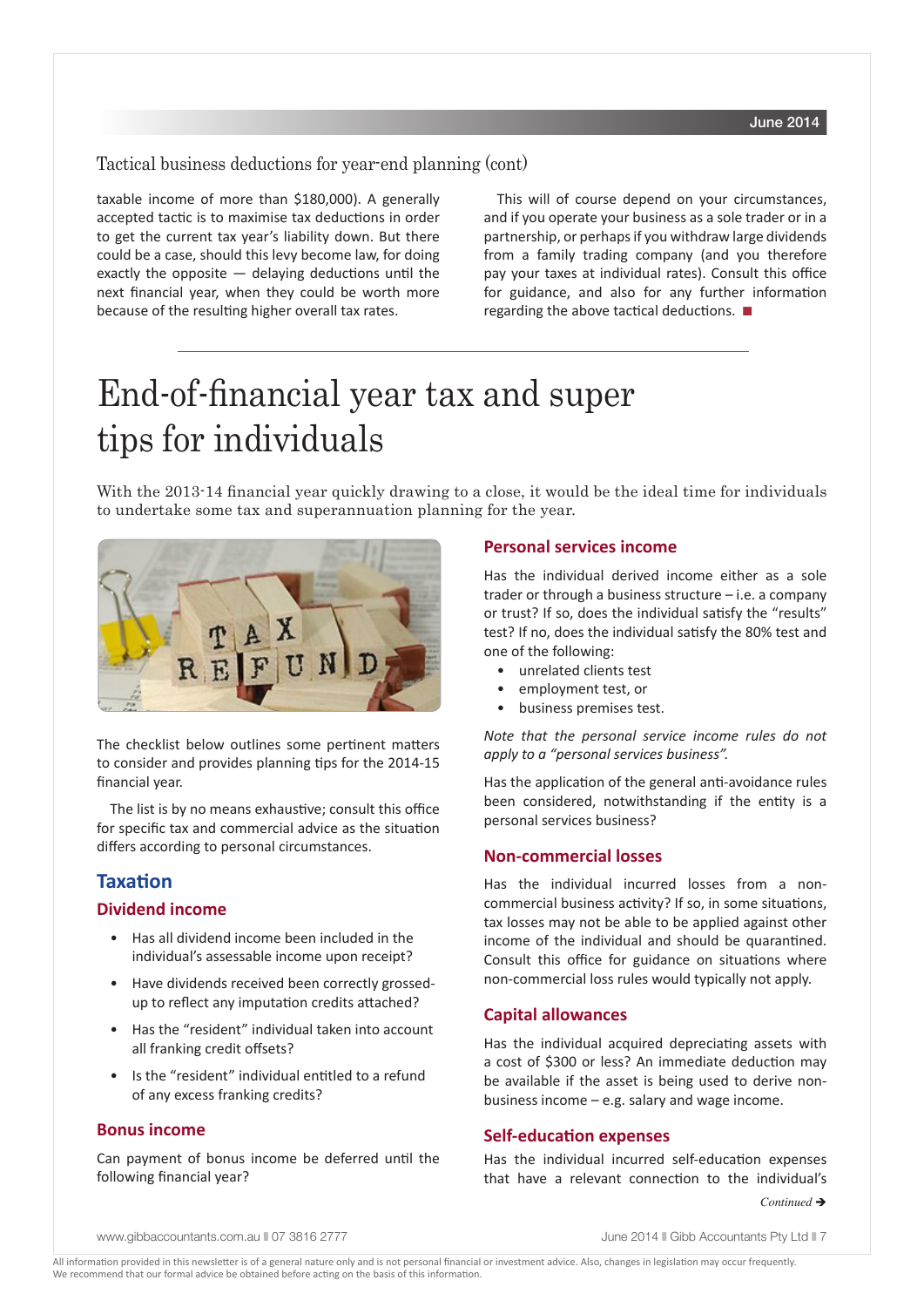### Tax and super tips for individuals (cont)

current income-earning activities? Examples of selfeducation expenses include accommodation and meals if away from home overnight, student union fees, subscriptions to academic journals, purchase of equipment of technical instruments costing less than \$300, depreciation of costlier assets such as computers, and course fees – consult this office for a more extensive list.

Is the taxpayer required to reduce certain allowable self-education expenses by \$250? Note that certain non-deductible expenses can be offset against the \$250 reduction first  $-$  e.g. travel from home to the place of education.

#### **Prepayments**

Did the individual incur non-business expenses in which:

- the period where the expenditure relates is 12 months or less, and
- the period ends no later than the last day of the income year following the year in which the expense was incurred.

If so, a deduction may be available for the current income year.

#### **Donations**

Have donations been made to a deductible gift recipient?

If so, are there any restrictions placed on the individual being able to claim a deduction? (e.g. the donation cannot exceed an entity's taxable income after disregarding the donation, carry forward losses and farm management deposits)

Can the deduction be claimed over five years instead?

#### **Work-related car expenses**

Is the individual entitled to claim a deduction for work-related car expenses for use of their own "car"  $-$  typically either owned or leased  $-$  in performing their duties as an employee? Examples include, but are not limited to: carrying bulky equipment, attending conferences or meetings and travelling between two separate places of employment. If so, the individual can choose one of four methods – cents per kilometre, 12% of original value, one-third of actual expenses, or logbook – to claim work-related car expenses.

Is the car jointly owned by individuals? Special rules apply in relation to the four available methods when this is the case.

Is the vehicle a borrowed car (that is, not leased or owned by the individual)? If so, the individual can only claim the costs they actually incurred (for example, fuel costs) as a travel expense.

#### **Tax offsets and levies**

Have all relevant offsets and levies been taken into account for the individual? Common offsets and levies and other imposts to consider include:

- dependent spouse tax offset (set to be abolished under Federal Budget measures from July 1, 2014)
- dependent (invalid and carer) tax offset
- senior and pensioner tax offset
- net medical expense tax offset (due to be phased out)
- Medicare levy
- Medicare levy surcharge
- private health insurance rebate, and
- HELP-HECS debt.

## **Superannuation**

#### **Superannuation guarantee charge**

Has the taxpayer planned for the increase in superannuation guarantee for the following financial year in the business's expense budgets? From July 1, 2014, the superannuation guarantee rate will increase from 9.25% to 9.5%. Note the change to the schedule increasing the superannuation guarantee to 12% – it will now happen by 2022-23, as opposed to 2021-22, and compared to the Labor government's previous goal of 2019-20.

### **Contributions**

Has the individual monitored their contribution caps to ensure that these have not been exceeded? Note: Changes to excess contributions apply in the 2013-14 financial year and later years. Under the proposed changes, individuals can elect to release an amount of excess concessional contributions from their superannuation interests.

Note that a charge also applies to ensure that taxpayers who have concessional contributions in excess of their annual cap do not receive an advantage compared to taxpayers who have not exceeded their annual cap. Refer to concessional contributions cap in 'Measures set to kick off on July 1, 2014' on page 1.

Does the individual satisfy the 10% rule for the financial year? Consider whether it would be beneficial to make a deductible personal contribution (again, beware of the concessional contributions cap and note

*Continued* →